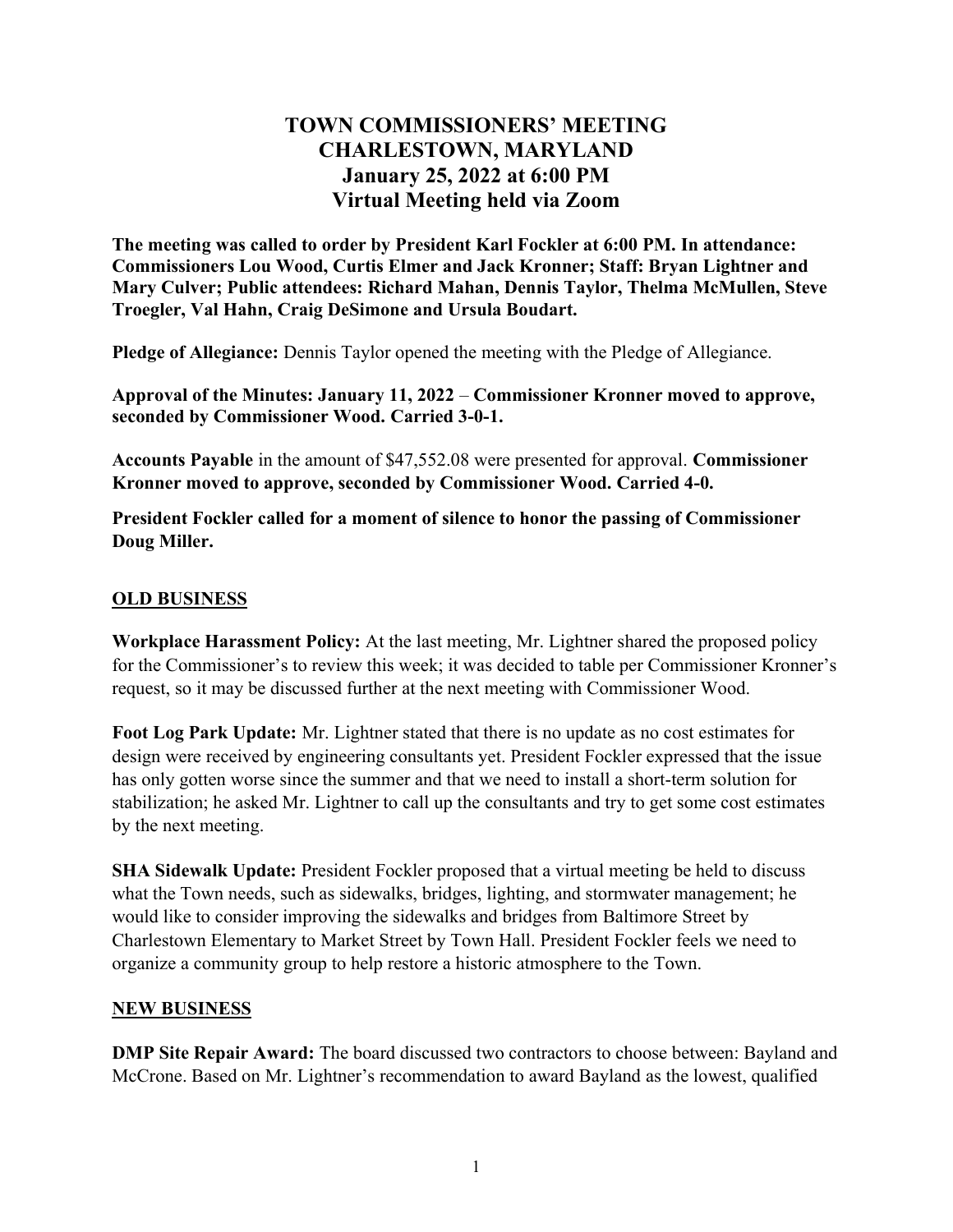bidder, Commissioner Kronner motioned to approve Bayland as the awarded contractor, which was seconded by Commissioner Elmer. All were in favor 4-0.

Credit Card Grantor Request: Mr. Lightner requested to be added as a grantor onto the Bank of America credit card account so that it could be subsequently closed. Commissioner Kronner motioned to approve, followed by a second by Commissioner Elmer. All in favor 4-0.

Sustainable Community Action Plan Renewal: Mr. Lightner explained we are in the process of renewing a revitalization designation for the Town, as well as, actively implementing the plan that was established five years ago. He added that a renewal needs to be submitted by July 1, 2022 and will work with Julie Campagna to review and determine what projects have been completed, what's in progress, and provide a status for projects that have yet to be completed. He suggested we should re-engage the steering committee to complete the renewal process, and some new members. President Fockler agreed and would like to schedule a virtual meeting in February at a time that is convenient for Julie Campagna to attend.

## THIS MARKS THE END OF OLD AND NEW BUSINESS.

## PUBLIC COMMENT

Craig DeSimone: Mr. DeSimone spoke about the erosion along the shoreline at the North East River Marina and explained it is getting worse with each high tide. He said it's badly affecting his entire property, including the Caroline Street boat ramp. He would like to discuss options to resolve the issues and establish a plan. President Fockler agreed that we would discuss further an agreement with the Town to repair the area within Caroline Street.

Richard Mahan: Mr. Mahan feels that the Town should sell the 630 Water Street property and invest the profits in the Town Hall expansion project; he added that he doesn't believe the Commissioners should be landlords. He also stated that he feels the Town should involve Market Street Café in the restoration of the sidewalk in front of their property, and the Town should resolve the issues with the "paper street," near the Fire Station.

Steve Troegler: Mr. Troegler wondered if it's worth posting information about the hearing on the Town Facebook page.

Val Hahn: Ms. Hahn requested that any information about the proposed upgrades at Foot Log Park be emailed to her. Mr. Lightner stated he would do so.

Thelma McMullen: Ms. McMullen would also like information emailed to her about Foot Log Park. She also asked if the stormwater runoff, which runs down onto shoreline, is being considered by the consultants that the Town is in contact with; Mr. Lightner confirmed they are. Ms. McMullen asked Mr. Lightner if he received the USB, she dropped off with pictures of the problem areas; Mr. Lightner confirmed and Ms. McMullen gave permission for him to share the pictures with the consultants to use as a visual aid. Lastly, she asked for a timeframe to expect a temporary solution to be installed; Mr. Lightner advised the target timeframe is April to May for a barrier and plants to be placed to help hold the added soil in place.